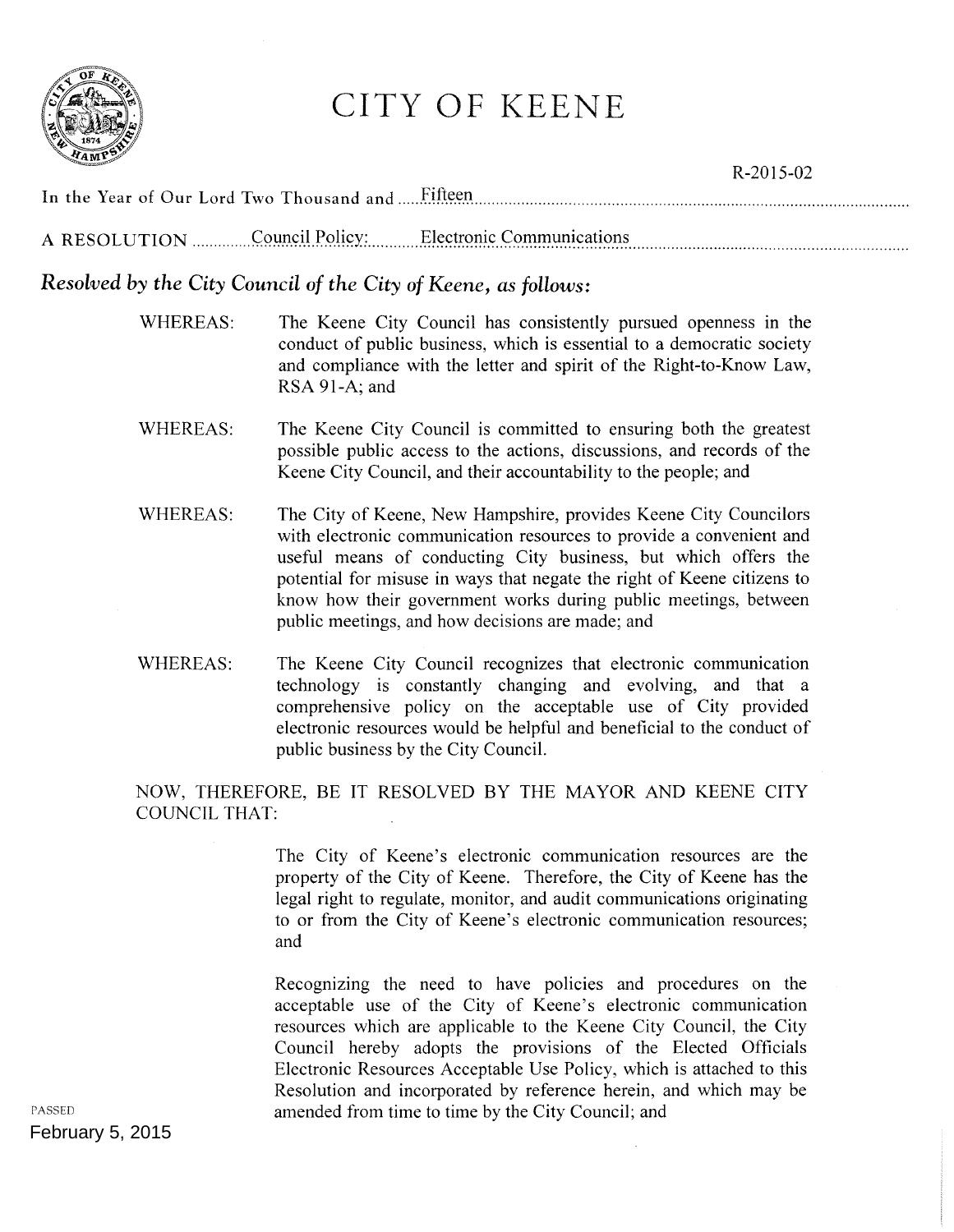The Keene City Council acknowledges that communications among a quorum of the City Council upon a matter or matters over which the City Council has supervision, control, jurisdiction, or advisory power, whether sequential or not, outside of a meeting, in any form including but not limited to, written electronic communications is prohibited; and

The Keene City Council acknowledges that written communications among a quorum of the City Council concerning purely administrative matters such as the delivery of materials for a meeting is not prohibited; and

The Keene City Council acknowledges that written electronic communications received or sent by a City Councilor regarding legitimate city business shall be forwarded to the City Clerk with instructions directing that the electronic communication be filed into the record.

#### AND BE IT FURTHER RESOLVED THAT:

The City Clerk shall be given the authority to monitor, audit, and access electronic communications involving Keene City Councilors to ensure compliance with this policy and to efficiently respond to any right to know or discovery requests.

Wurld Le Laue

#### PASSED: February 5, 2015

A true copy, attest:<br>Veri VII. Prod

Assistant City Clerk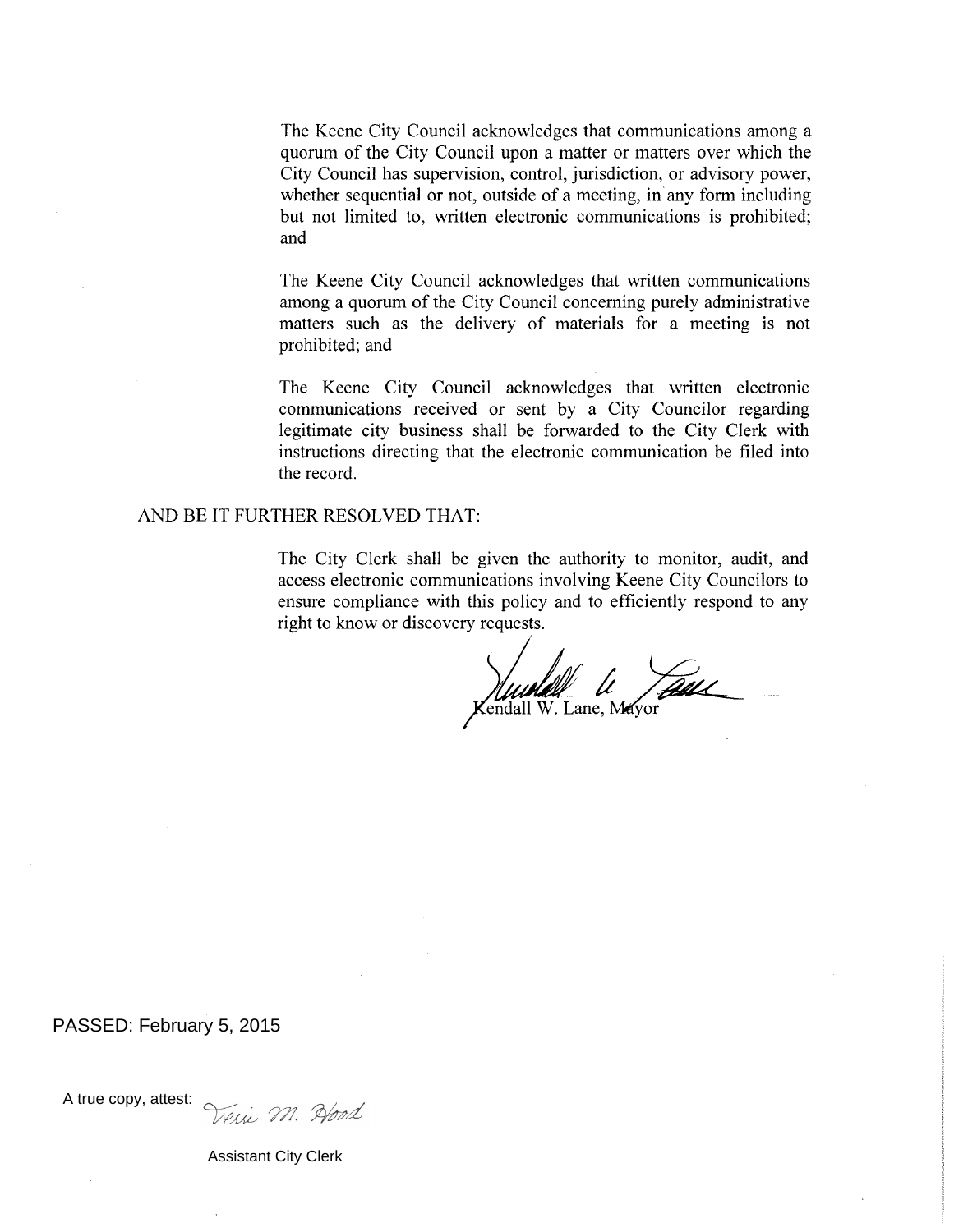#### City of Keene New Hampshire

# **ELECTED OFFICIALS ELECTRONIC RESOURCES ACCEPTABLE USE POLICY February 5, 2015**

## **I. INTRODUCTION**

The City of Keene utilizes electronic information systems including but not limited to telephones, computers, email systems, the Internet, various software applications and numerous other systems for the efficient provision of municipal services to the public. This policy refers to all such systems collectively as "Electronic Resources" and defines the term more specifically below. The Electronic Resources hold considerable value and are costly to provide and maintain in a reliable manner. It is important that they be used in a manner which:

- Maximizes long term resource availability for business use,
- Protects the confidentiality of information which is protected by law,
- Promotes responsible, efficient use of City resources, and
- Provides high quality services to the public.

This policy has been developed and approved by the Computer Policy Committee. It defines the parameters within which the Electronic Resources may be used. All users of the Electronic Resources must agree to comply with this policy. The City reserves the right to amend, revise, revoke, eliminate, or suspend this policy, in whole or in part, at any time when deemed by it, in its sole discretion, to be in the best interest of the City and/or its operations. Any such amendments will be communicated to authorized users who will be required to comply with the policy for continued use of the Electronic Resources.

## **II. SCOPE**

This policy applies to users of the Electronic Resources and includes *the use of* and *contents generated with* Electronic Resources whether provided by the City or personally owned resources with which the user accesses the secured City network. The term "Electronic Resources" refers both to a) tools such as computers, telephones and software used to store, transmit or communicate electronic information including voice, video and data, as well as b) information which is stored, transmitted or communicated electronically. The following list is intended to identify the specific systems or types of systems which are included within the scope of this policy, but is by no means an exhaustive list.

- Computers, computer peripherals, and mobile computing equipment,
- The City network,
- Data storage systems,
- Voice transmission systems such as telephone and voicemail systems, cell phones and radios,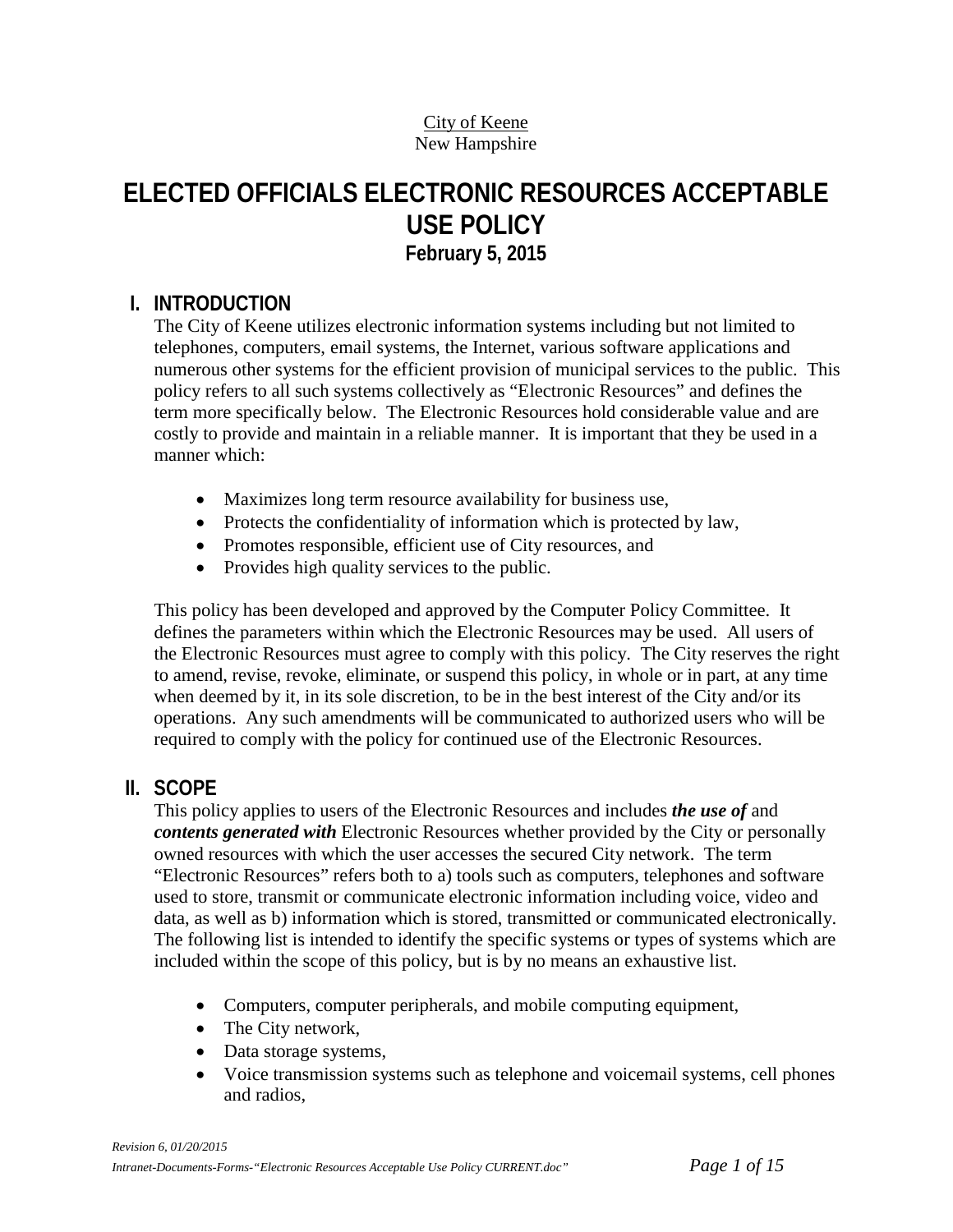- Fax machines,
- Electronic communication systems such as email, email address, chat, Instant Messaging, blogs, electronic fax, video conferencing and other means of communicating electronically with parties both internal and external to the organization,
- The Internet, and
- Software applications used to maintain and access databases of information and to generate files and documents

Electronic information systems and resources that evolve from advancements in technology or developments in City services are assumed to be included as they become available over time. This policy will be amended as necessary in the future to accommodate future applications of technology or changes in law.

### **III. OWNERSHIP**

The City owns all files and content stored on or processed through City Electronic Resources. No employee or other authorized user has any property interest in the files or content stored on or processed through the Electronic Resources. In addition, no authorized user shall have any expectation of privacy when using the City's Electronic Resources.

## **IV. MONITORING AND AUDITING**

The use of Electronic Resources is monitored, with the exception of instant messaging and chat functions on the City Cisco IP phone system, and the files and content stored on and processed through the Electronic Resources may be accessed by authorized personnel for the following purposes.

- Maintaining and protecting the resources for the benefit of or compliance with federal, state and local laws, rules or regulations and/or, if necessary, undertaking the professional and legal obligations of the City,
- Ascertaining and helping to ensure compliance with the City's policies,
- Helping to ensure the proper operation of the resources, including measurement of network traffic and investigation of suspicious circumstances, and
- Any other lawful or legitimate business or governmental purpose.

#### A. **No Privacy** - *No authorized user has or should expect any personal right of privacy with respect to use of the Electronic Resources or any file, content or message stored on or processed through the Electronic Resources, including private or personal communications.*

B. Monitoring - The City retains the right to monitor and audit all use of the Electronic Resources, at any time, regardless of where such use is initiated, and to access all files, content and messages stored on or processed through the Electronic Resources.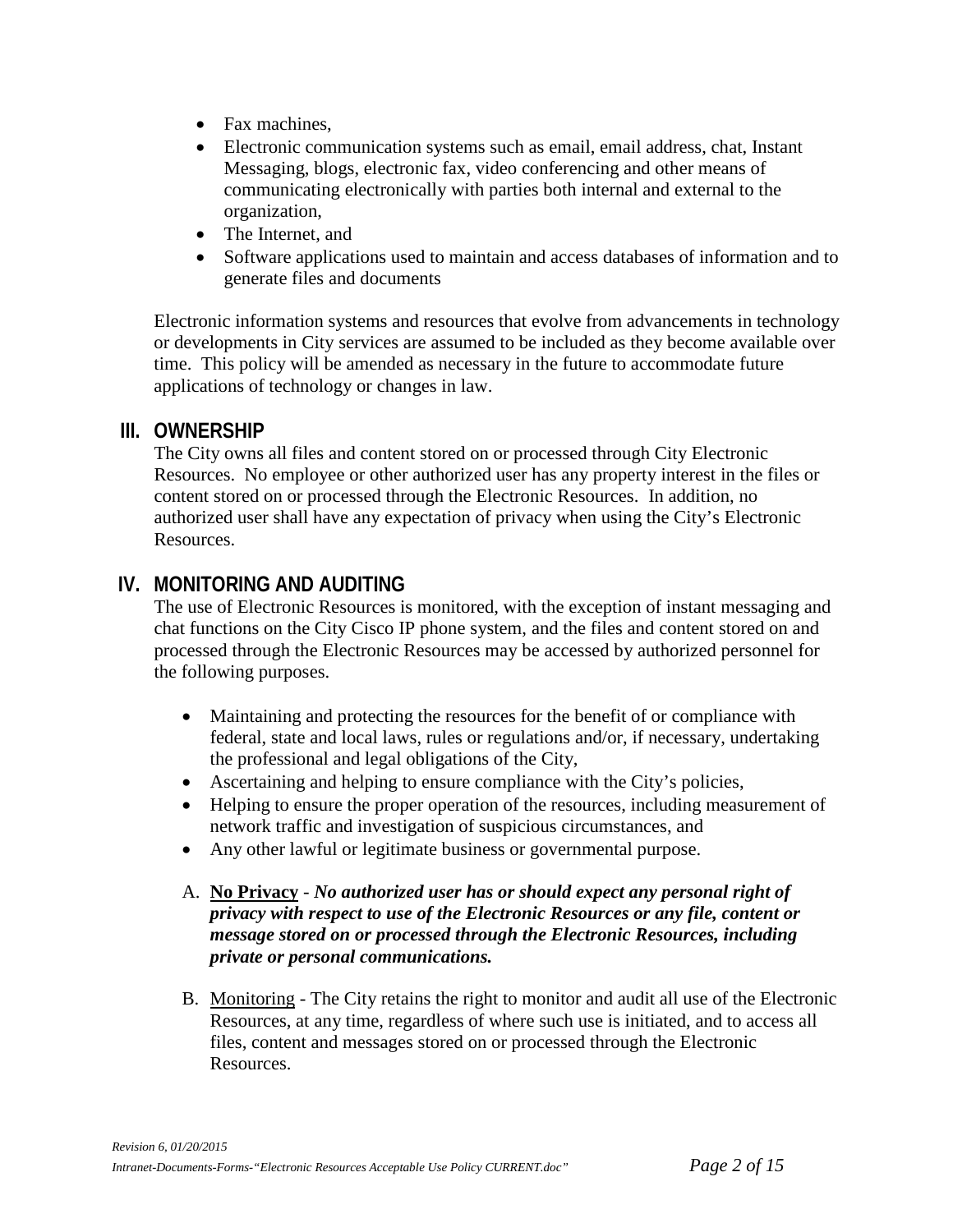- C. Logging The City may use system software and utilities to log, analyze and document use of the Electronic Resources, and supervisors, Department Heads and other appropriate City Officials may receive reports generated by such software.
- D. Testing & Investigation The City reserves the right to test or investigate or to employ a third party to test or investigate the use of Electronic Resources at any time, in its sole discretion.
- E. The City Cisco IP Phone system instant messaging and chat functions are not monitored or logged, however, any reported abuse of these features may be monitored, investigated and subject to disciplinary action.

## **V. ACCEPTABLE USE**

The City's Electronic Resources are provided for City business purposes and are to be used by employees and other authorized users in that manner. *Although Personal use of Electronic Resources is not forbidden, such use must not be contrary to any City Employee or Department rule, regulation, policy or practice and must not:*

- *Negatively affect or degrade the employee's work performance, as determined in the sole discretion of the City,*
- *Interfere with the reliable or efficient operation of Electronic Resources or the business functions that depend upon them, as determined in the sole discretion of the City,*
- *Compromise the security of City information or data, as determined in the sole discretion of the City,*
- *Compromise the reputation of the organization, as determined in the sole discretion of the City,*
- *Cause the City to incur additional or unnecessary costs.*

The following items are required prior to any authorized user being granted authorized access to City Electronic Resources.

- A signed Electronic Resources Acceptable Use Policy, which may be required at regular intervals such as at the time of an employee's annual performance review,
- Authorization of the respective Department Head or other appropriate public official, and
- Completion of mandatory training.

## **VI. UNACCEPTABLE USE**

Under no circumstances will unacceptable activities with respect to Electronic Resources be tolerated. In addition to the activities listed in this section, any activity which is not listed but is not in keeping with the spirit of this policy is strictly prohibited. The "Introduction", "Acceptable Use", and "Unacceptable Use" terminology within this document is intended to guide an authorized user's judgment about what is acceptable. If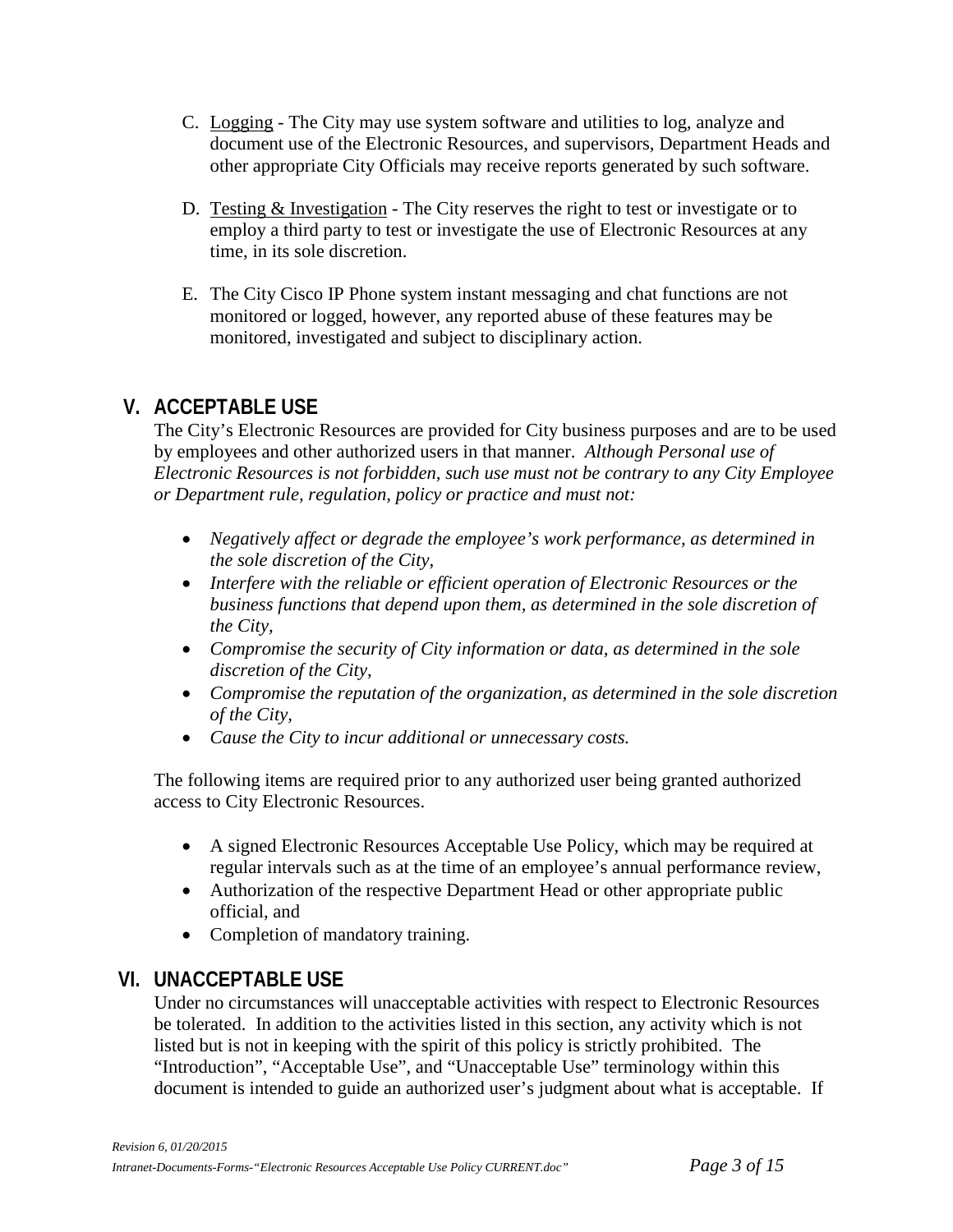users still question whether a particular activity is acceptable, they are encouraged to refrain from engaging in any activities which they would not want revealed in a local newspaper or to a supervisor, and direct questions to a supervisor or the IMS Director.

The list of unacceptable activities provided here is not an exhaustive list. It simply establishes a framework for activities that fall into the category of unacceptable and prohibited use.

- A. Authorized users must not use City Electronic Resources to:
	- Engage in illegal or wrongful conduct,
	- Seek or incur personal financial gain,
	- Conduct commercial business not required for City business purposes,
	- Make fraudulent offers of products, items or services,
	- Engage in Electioneering,
	- Alter or revise and deliver official City notices or communications without prior authorization,
	- Infringe upon or use the copyright or other intellectual property rights of the City, including the City Seal, or third parties,
	- Exchange gossip, personal information about themselves or others, or rumors, exaggerated claims or unsubstantiated opinions about the organization,
	- Send, create or engage in the sharing of discriminatory messages or content based upon race, age, disabilities, gender, sexual orientation, or religious or political beliefs or other basis that is protected under applicable law,
	- Send, create or engage in the sharing of offensive or derogatory messages or content and/or messages or content that are harassing in nature or contain abusive language,
	- Conduct personal attacks on others that may be construed as harassment, threats or defamation of character,
	- Send, create or engage in the sharing of profanity, or
	- Send, create or engage in the sharing of obscene material including pornography and sexually explicit jokes.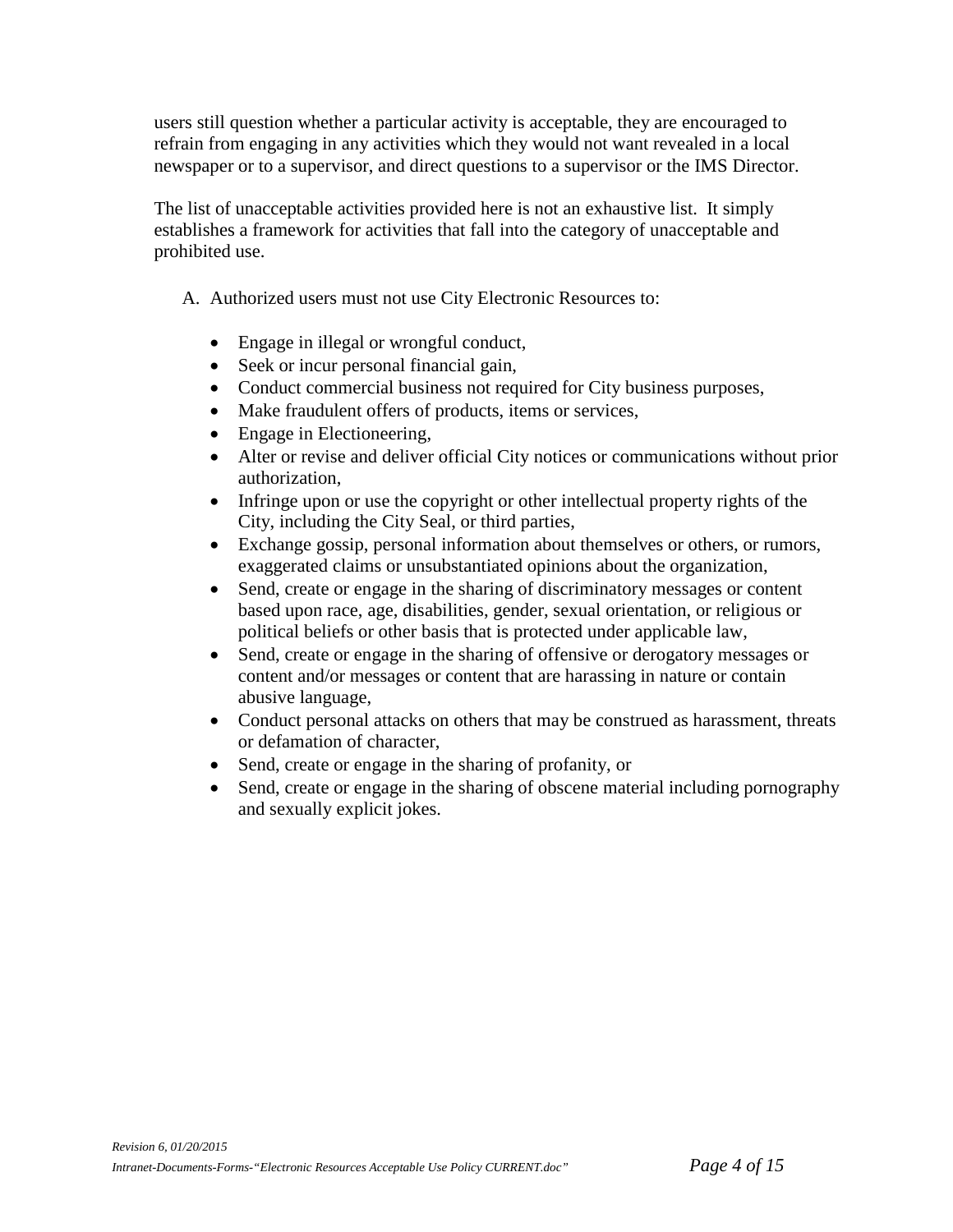- B. Authorized users must not use City Electronic Resources provided for communication purposes, such as email and the Internet, to cause excessive strain on any electronic communications resource, to cause unwarranted or unsolicited interference with others' use of the resources. This includes but is not limited to:
	- Chain letters, and
	- Malicious code, such as attachments known or suspected to contain viruses or other malicious code.
- C. Authorized users may not use any email addresses acquired in the conduct of City businesses for anything other than City business purposes. The use of email addresses acquired in the conduct of City business and arising from or related to City business for any purpose not related to the purpose for which the address was provided is prohibited.
- D. Authorized users may not send unsolicited bulk email communications to recipient groups without 1) hiding recipient email addresses from disclosure to the group with a feature such as "blind carbon copy" or equivalent, and 2) providing an optout or unsubscribe option that provides recipients the means to remove their email address from future communications to the group. Such removal requests shall be acted upon within ten days of receipt.
- E. Authorized users may not use purchased email lists for City business.
- F. Authorized users must not use City Electronic Resources, such as email and the Internet, to download, distribute, make use of or install software for which a valid and current license is not on file with the IMS Department. No software, whether or not properly licensed, is to be installed on City computer equipment without prior authorization of the IMS Department. In most cases, IMS Department staff will conduct or delegate all software and hardware installations.

#### **VII. SECURITY**

There is a cost associated with the collection and maintenance of electronic data. This information has value which appreciates with time, and it is essential that it be protected for confidentiality, content, and access as well as for compliance with legal requirements. All authorized users have a responsibility to protect the electronic information assets of the City.

A. System Access – Certain minimum precautions are required to protect the Electronic Resources and ensure their long term reliability and availability. Authorized users must abide by the following minimum requirements. If a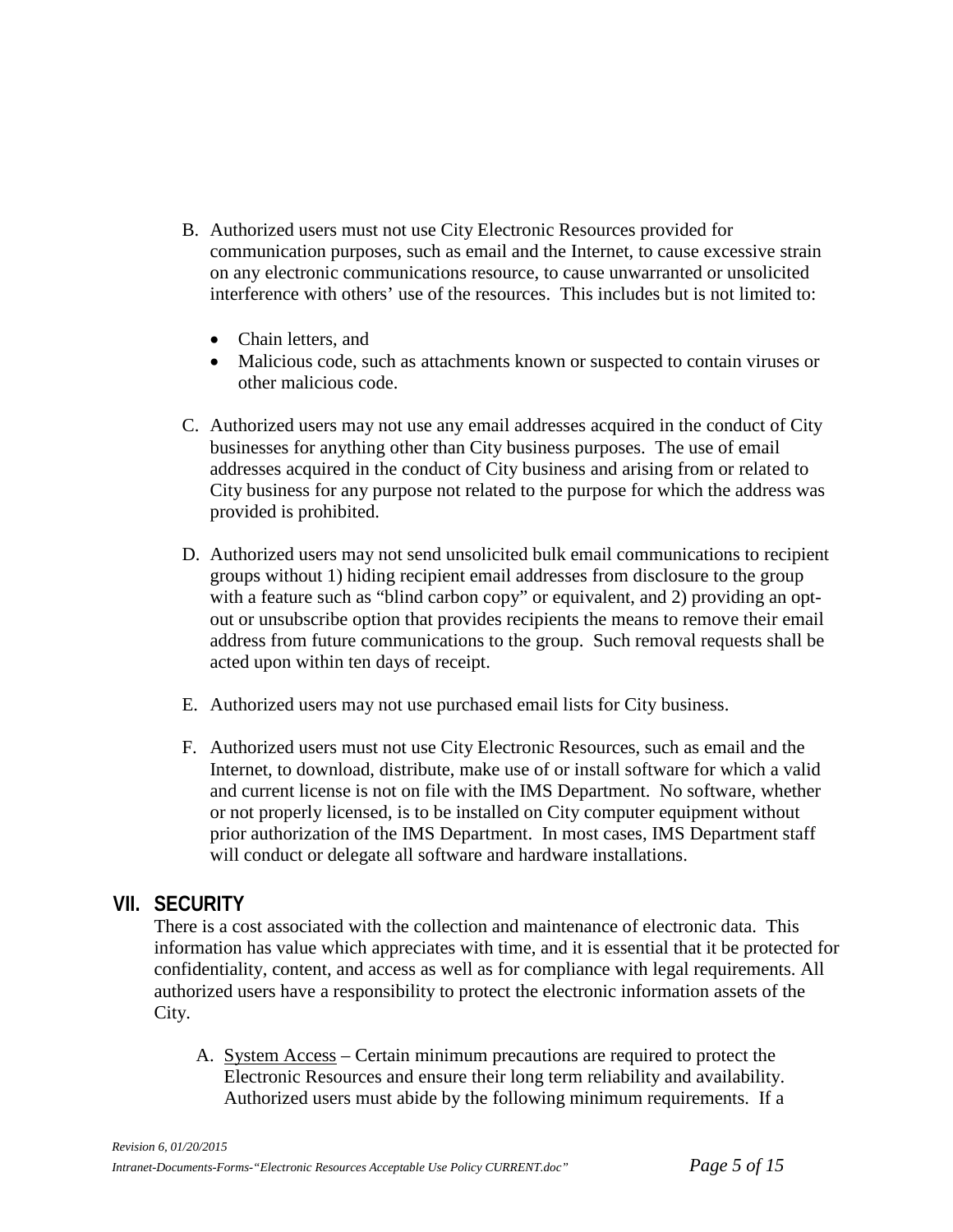particular access problem occurs that is not listed here, authorized users are required to consult their supervisor or the IMS Security Officer prior to taking any action.

- Only IMS-approved remote and wireless network connections to the City network or other Electronic Resources are allowed.
- Third party connections to the City network or other Electronic Resources must be approved by IMS in advance of such connection, and any third party connecting to the City's network must agree to comply with the terms of the City's Third Party Access agreement, as the same may be amended from time to time.
- Secure password protocols are maintained to reduce potential unauthorized access to the City network. Users are expected to change network login passwords periodically.
- Passwords must not be stored in files, automatic login scripts, macros, or in other locations where they might be discovered or used in an unauthorized manner.
- Passwords are not to be shared or revealed to anyone. Those who require access to the City network for business purposes may be granted a unique username and password and should be directed to their supervisor or department head for this purpose.
- Passwords must not be revealed or saved on non-City equipment used to access City systems.
- If an authorized user knows or suspects that a password has been disclosed, he or she must notify the IMS Department immediately and passwords must be changed promptly.
- B. Remote Access Selected network resources are made available remotely via the Internet as a convenience to authorized users. Access to these resources will be made available upon the approval of the respective Department Head and with the concurrence of IMS in their sole discretion to authorized users via City-provided equipment or on personally-owned equipment which has valid software licenses. In order to maintain adequate levels of security and reliability of the Electronic Resources, the following conditions must be adhered to by all users when accessing the City network environment remotely.
	- To the extent remote access equipment has been supplied by the City it must be returned to the City upon request, at the time of suspension of such access, or upon termination of employment if not required sooner.
	- The supplied equipment must not be used by anyone other than the authorized user.
	- City Electronic Resources are provided for City business purposes and must be used in that fashion within the boundaries of this policy.
	- The availability and security of portable or remote devices used to access or process City Electronic Resources are the responsibility of the authorized user. Portable devices provided by the City are to be secured at all times, are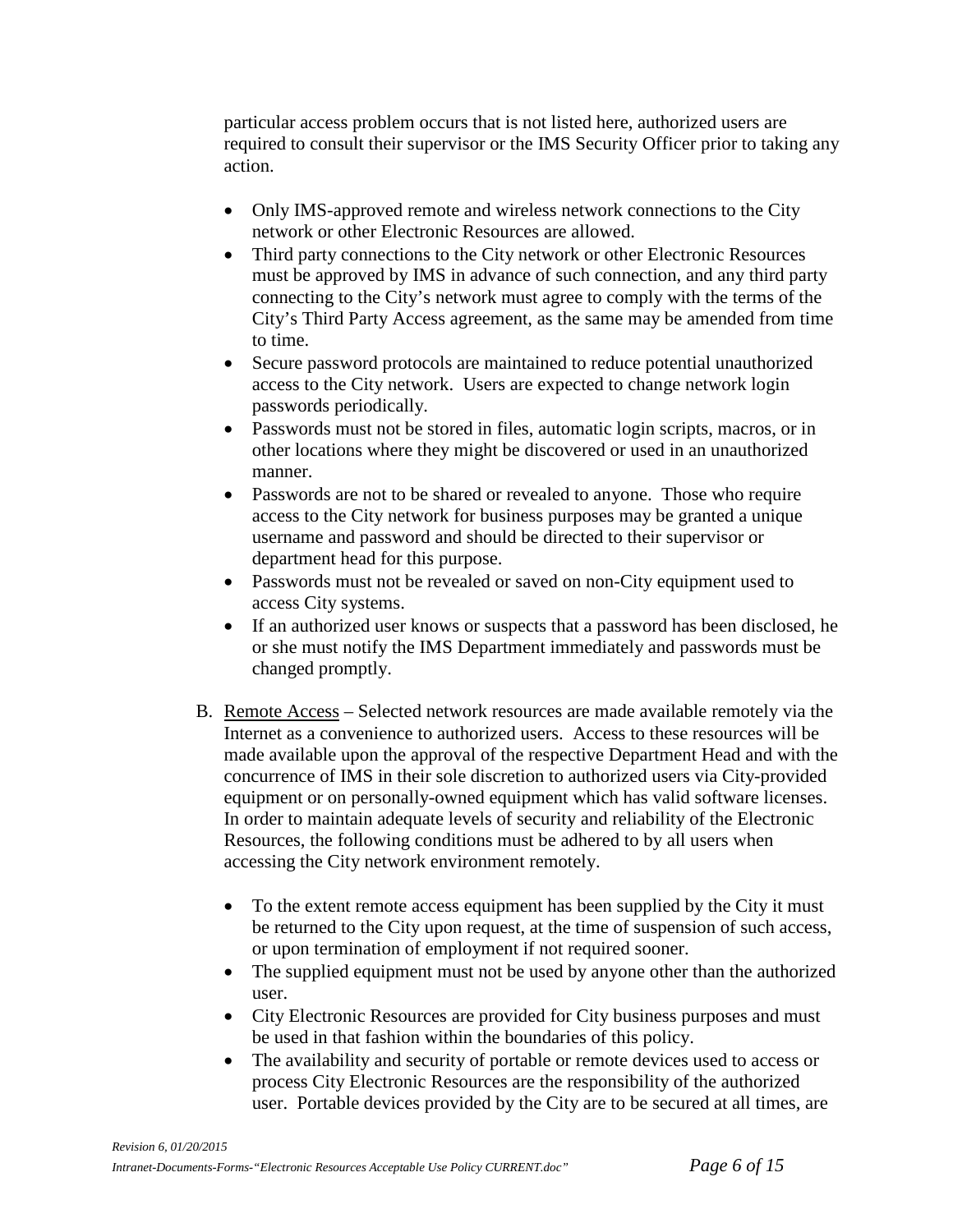not to be left unattended, should be kept out of sight when not in use, and should always be in the authorized user's possession when traveling (not checked into airline luggage systems).

- The supplied equipment must not be altered in any way, such as processor or memory upgrades or additional circuit cards, for example.
- Authorized users must properly maintain the supplied equipment in a location and manner to prevent damage and report promptly any damage to or loss of any supplied equipment that has been entrusted to their care.
- All files and content generated on or with City provided equipment are the exclusive property of the City.
- All files and content pertaining to City business generated or stored on personally owned equipment or systems are the exclusive property of the City.
- For the purpose of inspection, Authorized users shall make available upon reasonable request any personally owned systems used to gain remote access or used to store or generate files or content pertaining to City business.
- The IMS Department will address remote access technical support issues during standard City business hours only.
- The IMS Department will make reasonable efforts to maintain consistent remote accessibility to the Electronic Resources. There will be times, however, when accessibility is unavailable, potentially for extended periods of time.
- Users who choose to load remote access software onto their personally-owned or other non-City computers do so at their own risk. The City is not responsible for any software or hardware problems that may occur as a result of the installation of remote access software.
- Like most network activity, remote access activities will be logged and monitored by the IMS Department, department heads, and the Computer Policy Committee.
- C. Removable Storage Media It is the convenience of removable storage media that elevates the risk of loss, exposure or theft of the information stored on them. Special measures are required to protect City data from these risks as well as to maintain them in a discoverable state.
	- Authorized users are responsible for using the installed virus and malware scanning tools installed on City computing equipment to scan all contents of removable storage media (such as CD's, DVD's, flash drives, etc.) not owned by the City but connected to City computers. Media containing infected or suspicious contents must be disconnected from City computer equipment immediately and reported to IMS for proper cleanup.
	- The existence of City files and messages on devices that have not been distributed by IMS or approved by the IMS security officer is forbidden.
- D. Anti-Virus Protection Computer viruses are a serious threat to the confidentiality, reliability and accessibility of City information and information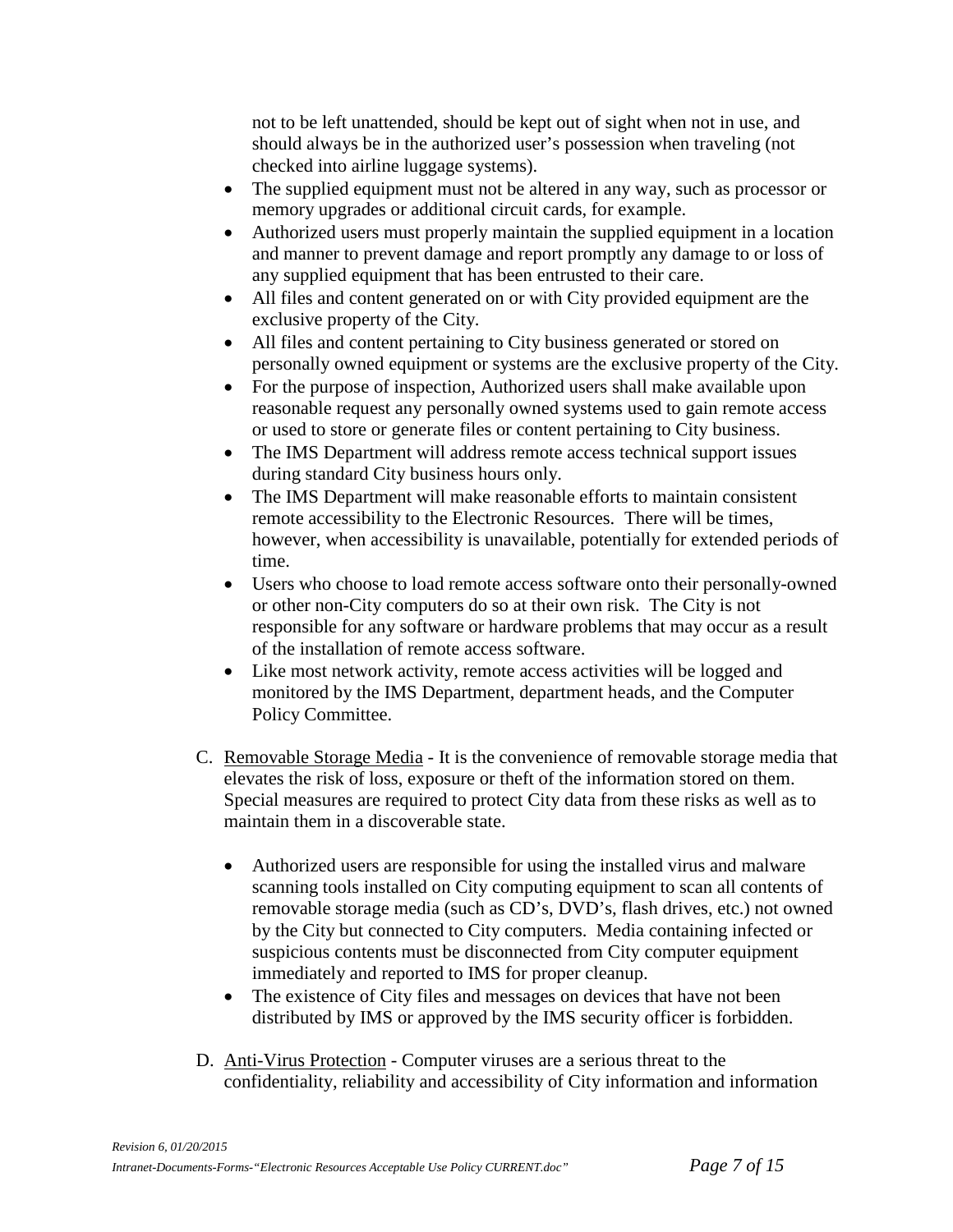systems. Considerable measures are taken to fully protect City Electronic Resources from viruses and other malware.

- The connection of computers not owned by the City to the City network or City computers is forbidden for its lack of inclusion in the customized City virus protection plan.
- All authorized users must reboot their computers every day to activate current anti-virus and other security applications. Computers should be turned off at the end of the business day and other times when not required for consistent use.
- Authorized users who have been issued laptops must bring their laptops to the IMS Technical Support Specialist at least monthly so that the most recent virus pattern files and other security applications are installed.
- Authorized users must have software that scans for malicious code on their home computers if they transport files from their home computers to City computers or the City network. Users are responsible for keeping this software current.
- Authorized users are prohibited from disabling anti-virus and other antimalware programs running on City-provided computer equipment as provided and maintained by the IMS Department.
- Authorized users must use caution when receiving emails both via the Internet and internal to the organization with attachments. These messages could contain malicious code – that the sender may be unaware of or may not have chosen to send – and should be scanned prior to opening.
- Email attachments from unknown or unsolicited sources should always be deleted without opening.
- If an authorized user suspects that the Electronic Resources he or she uses have been infected by malicious code such as a virus or other problem, they are instructed to do the following:
	- o Disconnect from all networks.
	- o Call the IMS Department Helpdesk.
	- o Shut down the computer(s) involved.
- E. Electronic Security The City treats electronic communications as business records which must be maintained in accordance with federal and state laws as well as City records management requirements. Such communications may also be subject to disclosure under the State of New Hampshire's right to know law. Email messages are neither private nor secure and may be accessed by or disclosed to others. There is no guarantee of delivery, and messages may be tampered with by a third party, intercepted, incorrectly addressed or easily forwarded to third parties. Employees are to use the following guidelines regarding email use.
	- Authorized users must not utilize another authorized user's email account to either send or receive messages. If this occurs, the account owner is accountable for actions taken by other persons using their account.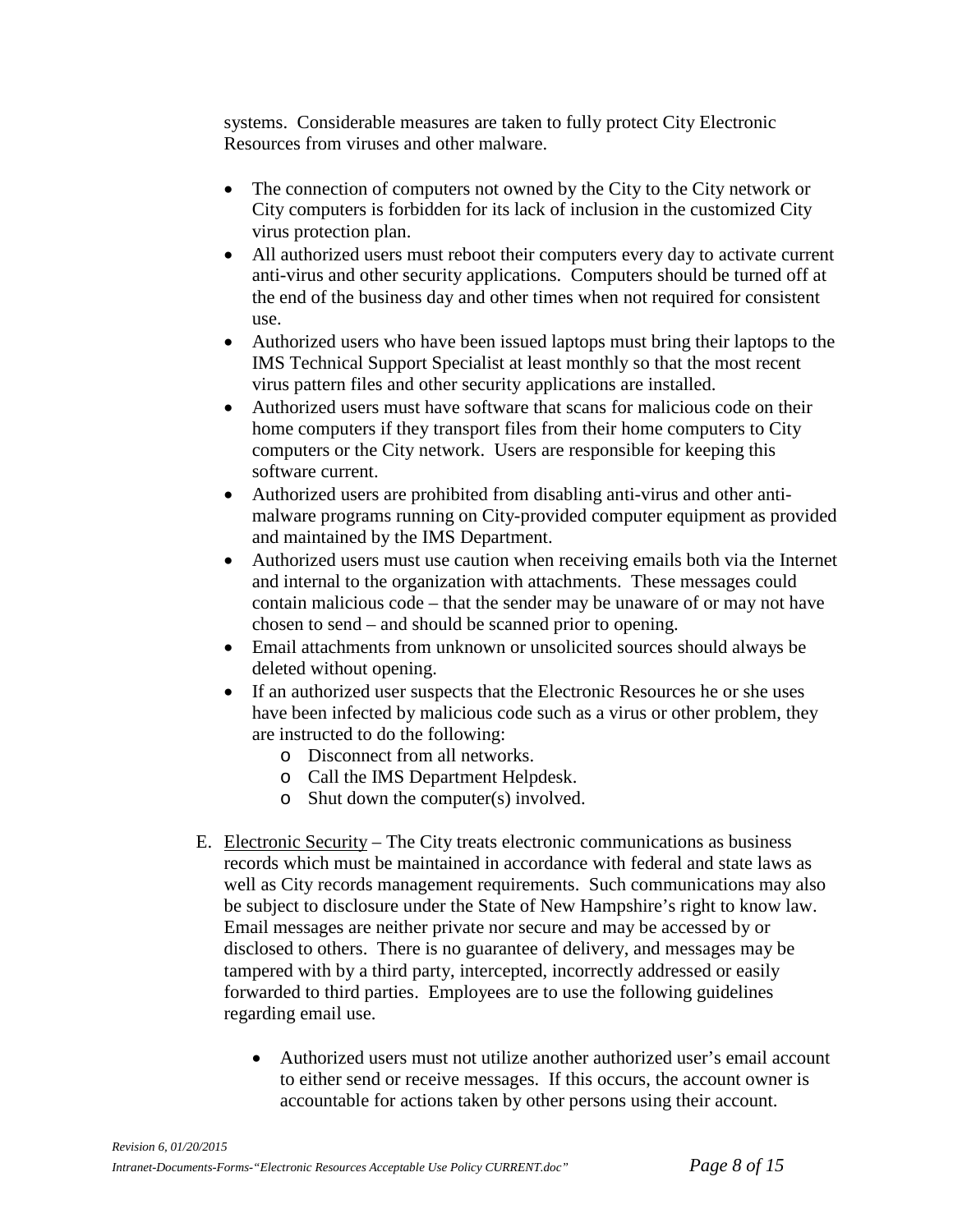- Authorized users must not share personal mail boxes and passwords, reveal to others login account names or passwords, or write passwords down.
- Authorized users must not leave email accessible when away from their desks so that others can read, send, amend or delete emails that they should not have access to.
- Printed emails should be retrieved as soon as possible to prevent unauthorized individuals from reading messages containing privileged information.
- Authorized users are instructed not to respond to any email that asks for personal or corporate account information, passwords or similar information. Such messages should be deleted immediately.
- F. Information Security Authorized users must protect sensitive information including all credit card information stored or handled. All sensitive information must be stored securely and disposed of in a secure manner when no longer needed for business requirements. Any media that contains sensitive information must be protected against unauthorized access, and media no longer needed must be destroyed in such a manner as to render sensitive data irrecoverable.
	- Users must destroy credit cardholder information in a secure method when no longer needed. Media containing card information must be destroyed by shredding or other means of physical destruction that would render the data irrecoverable.
	- It is prohibited to store the contents of the credit card magnetic stripe or the card-validation code on any media whatsoever.
	- All but the last four numbers of the credit card account number must be masked (i.e., x's or \*'s) when the number is displayed electronically or on paper.
	- Credit card account numbers must never be emailed without using industry standard encryption technologies.
	- Media containing credit card account numbers may only be given to authorized users if required at a secondary location, and any third parties who require access to credit card account numbers must be contractually required to comply with PCI card association security standards (PCI/DSS).
	- No users are to be given access to credit card account numbers unless they have a specific job function that requires such access.
	- Media (such as printed or hand-written paper, faxes, disks, tapes, hard drives, etc.) containing sensitive information must be securely handled and distributed.
	- Visitors must always be escorted and easily identifiable when in areas that may contain sensitive information.
	- Password protected screen savers are to be used on any computers that may contain sensitive information.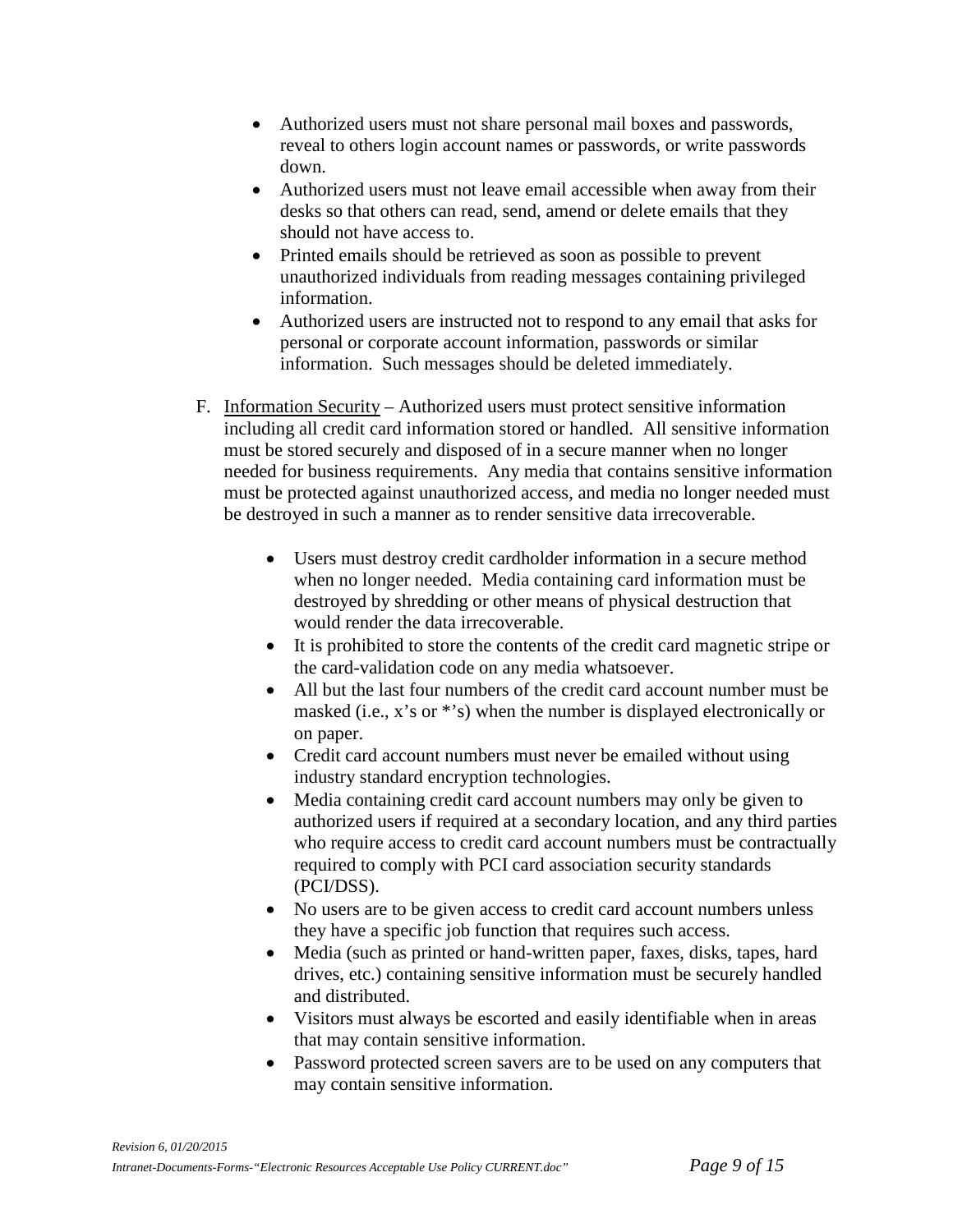- G. Security Incident Response The IMS Assistant Director will oversee the execution of an incident response plan in the event of a compromise of sensitive information.
	- If a compromise is observed or suspected, users are to alert the IMS Assistant Director immediately.
	- An initial investigation of the suspected compromise will take place,
	- If a compromise is confirmed, management will be notified as well as parties that may be affected by the compromise. If the compromise involves credit card account numbers, any systems or processes involved will be shut down to limit exposure and necessary parties will be alerted (credit card processing vendors, Visa Fraud Control, law enforcement, etc.).

## **VIII. CONFIDENTIALITY**

During the course of performing City business duties, authorized users may gain access to or acquire confidential information. All authorized users who access, use, view, print, copy, send, or transmit any confidential information in the performance of his or her job must do so in a manner consistent with applicable federal and state law and in a manner that maintains the strictest of confidence of such information.

It is each employee's individual responsibility to identify what City information is confidential according to current law and subject to the criteria set forth below. If there is any question whether certain information is to be protected for confidentiality, employees are to seek guidance from their supervisor, Department Head, or appropriate City Official prior to taking any action that might reveal any information that may be confidential.

- A. Criteria Confidential information includes but is not limited to the following.
	- Protected Personal Information (PPI) Any information that can be used to identify an individual such as name, address, email address, telephone, or social security number.
	- Personal Health Information (PHI) Any information that relates to an individual's physical or mental health or health care provided.
	- Personnel Information Any information related to internal performance reviews or personal financial information.
	- Examination Data Information used to administer licensing examinations such as test questions and scoring keys.
	- Emergency Functions Records pertaining to matters relating to the preparation for and the carrying out of all emergency functions, including training to carry out such functions, developed by safety officials that are directly intended to thwart a deliberate act that is intended to result in widespread or severe damage to property or widespread injury or loss of life.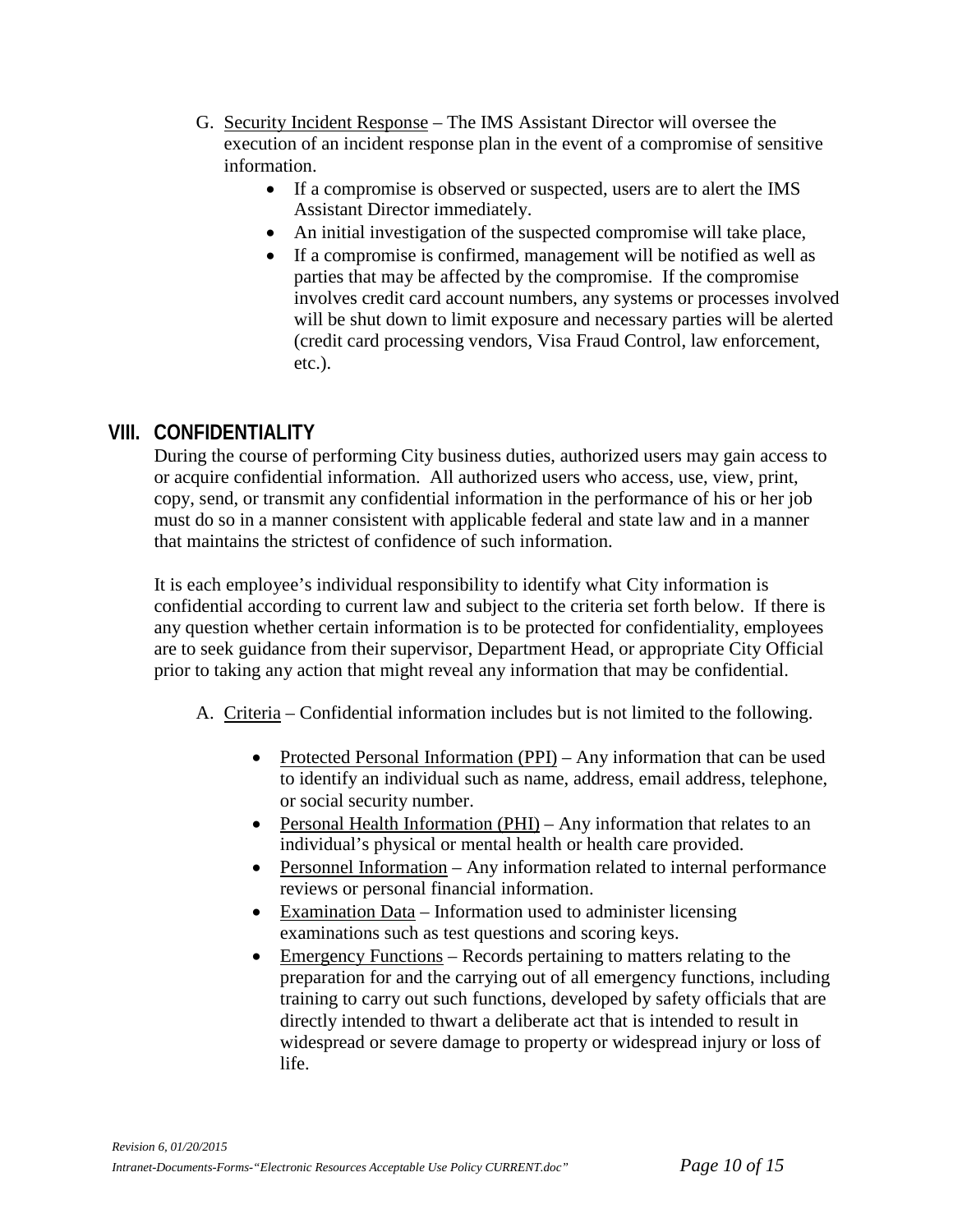- Invasion of Privacy Information whose disclosure would constitute invasion of privacy such as: welfare, library user or youth services records.
- Privileged Information Sensitive information which if disclosed would violate an understanding of confidentiality such as an attorney/client relationship.
- Any Information Exempt from Disclosure under the State's Right to Know Law.
- B. Expectations Awareness of and compliance with current legislative requirements pertaining to the confidentiality of electronic data is the responsibility of each authorized user through his or her respective department.
	- Careful consideration must be used when assessing whether confidential information should be sent or shared in email. In cases where this is deemed the most appropriate communication method, authorized users must include a disclosure statement within the body of the email message.
	- Confidential information should not be stored in any email inbox. Upon receipt, the confidential information should be moved to an email subfolder, secure archive, or a network storage folder in accordance with the direction of the user's supervisor, Department Head, or other City Official.
	- Confidential information shall be processed and stored only on City owned computer equipment and systems.
	- Confidential information must not be stored on removable storage media unless expressly authorized by the IMS Department. In rare cases when the storage of confidential information is authorized on removable media such as an external hard drive, the removable media on which the information resides must always reside in a City facility.
	- Under no circumstances will any confidential information be stored on the local hard drives of City or other computers.
	- The connection of computer equipment not owned by the City to the City network requires prior written consent of the IMS Security Officer and execution of an access agreement.
	- If someone requires access to a City computer for business purposes, seek IMS assistance rather than revealing passwords or allowing others to use computer resources in an unauthorized fashion.
	- The existence of City data on home computers and all other equipment not owned and maintained by the City is strictly forbidden.
	- Copying or moving data or files from Electronic Resources to any private or third party system when required for business purposes requires an access agreement and approval of the IMS Security Officer. The access agreement will hold third party entities responsible for the confidentiality and integral state of the data, files and equipment to which access is granted.
- C. Exposure, Loss or Theft of City Information In the case of exposure, loss or theft of City information, regardless of whether this is the result of noncompliance with this policy, it is important that minimum steps be taken to communicate the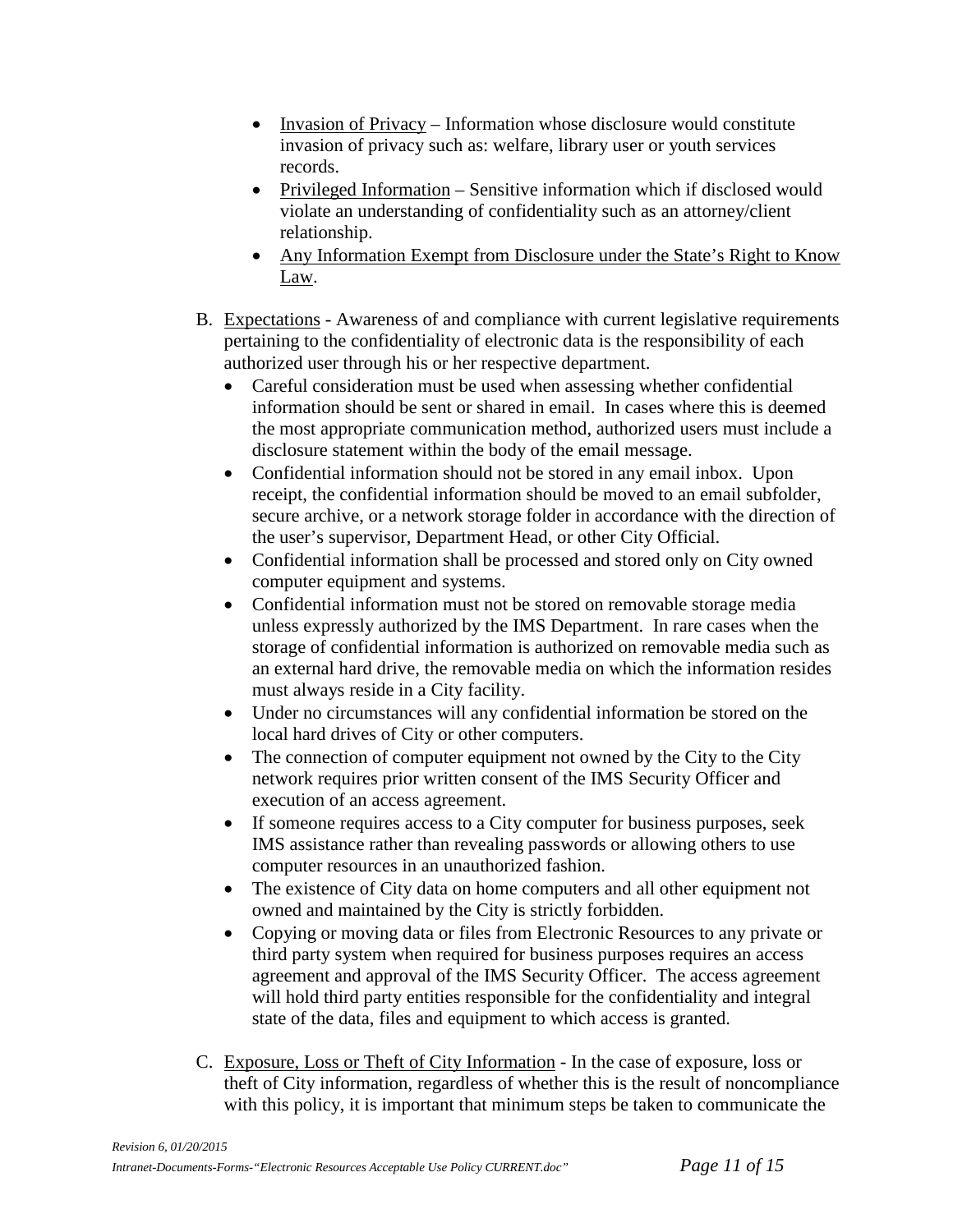details of the situation to all parties who may incur any harm as a result. The following actions are required at minimum.

- Immediately communicate (within 24 hours of discovery) to IMS staff the exposure, loss or theft of information or computer equipment which housed such information to provide an adequate opportunity to protect all City systems and information which may be at risk as a result.
- Immediately communicate (within 24 hours of discovery) to the respective Department Head the exposure, loss or theft of sensitive information or computer equipment, and take all steps required by law to inform all entities who are at risk of harm as a result of the situation. This will allow those whose information was exposed to take precautionary measures which may prevent potential harm.
- D. Encryption If City data is encrypted, it may only be encrypted with software and protocols approved by the IMS Security Officer. Readable versions of private keys may not be stored on computer hard disks.

## **IX. CITY BUSINESS RECORD RETENTION**

Certain electronic communication messages and attachments constitute City business records and are subject to the federal, state and City records retention policies for retaining and purging of records. All employees shall retain electronic communication messages and attachments pertaining to City business that are processed through the electronic resources for the period of time required by applicable federal or state laws or the City's records retention policy.

If an electronic communication message pertaining to a City business record must be kept for a period of time beyond ten years, it is required that the authorized user print a paper copy and properly file it in an appropriate storage location.

For guidance, contact the City Records Manager in the City Clerk's office.

## **X. EMAIL BEST PRACTICE GUIDELINES**

The City considers email an important means of communication and recognizes both the importance of well-worded messages and prompt replies where necessary to convey a professional image. Authorized users must avoid Unacceptable Use of email communications and use good judgment in writing messages, in forwarding messages and attachments, or in reading email that was inadvertently sent to their mailbox. The following guidelines should be followed when using email.

• Authorized users should review the content of their email communications prior to transmitting to make sure that messages are clear, have an appropriate subject line, and do not include information that might be misinterpreted by the recipient.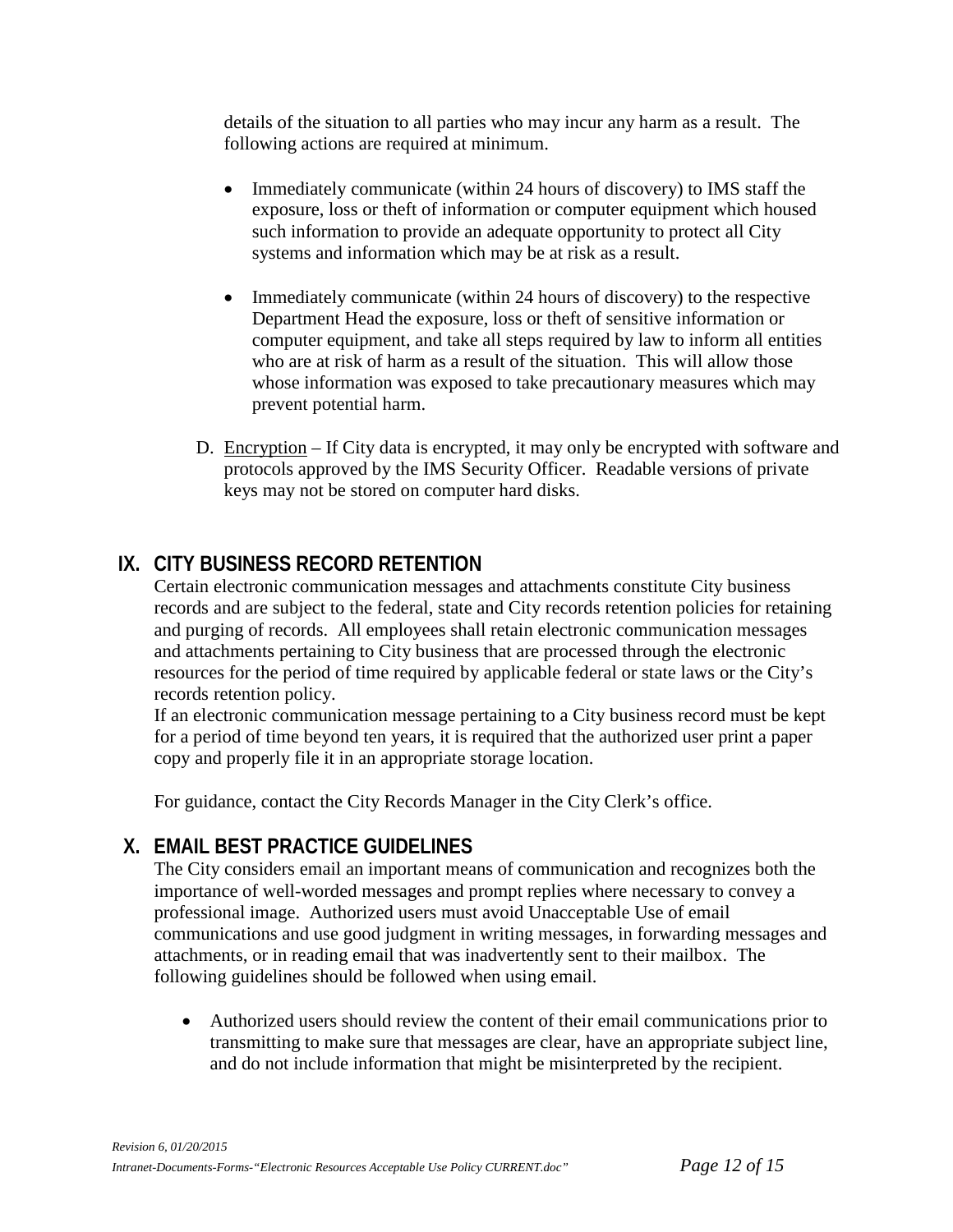- The subject line should be used to summarize the content of emails to enable recipients to interpret and prioritize the message quickly. This also enables the sender and recipient to locate archived messages efficiently.
- Email should not be drafted in capital letters, as this is more difficult to read and can be interpreted as shouting or yelling.
- Messages should be spell-checked before being sent.
- Messages should only be marked as important when they require urgent attention by the recipient.
- The "cc" and "bcc" functions are to be used to "Carbon Copy" others sparingly. Authorized users are instructed to consider whether it is really necessary to copy all recipients so to reduce the volume of unnecessary email.
- The "read receipt" and "delivery receipt" functionality is not to be used as a default for all email messages, and should only be used sparingly when absolutely necessary.
- When possible, avoid sending attached files to multiple City recipients. Place files on shared folders as an alternative to avoid unnecessary duplication of files.
- Before planned leave or vacation, when email will be read only periodically or not at all, authorized users are instructed to utilize an automated response feature that clearly states the starting and ending dates of absence, whether emails received will be dealt with by someone else during the absence, and alternative contacts as required. This type of automated response should be worded professionally as it may be read by both colleagues and senders from outside the organization.

## **XI. DATA STORAGE**

Authorized users of the City Electronic Resources must use electronic storage resources responsibly. This includes timely elimination of files which are no longer required for business purposes.

- 1. What Can Be Stored? Files, communications, and other electronic information that is pertinent to City business can be stored City storage systems, such as network drives.
- 2. Where Can It Be Stored? Appropriate content may be stored on City network drives. Local hard drives on computers and laptops are not included in organizational backups. Authorized users should not assume that any contents that where stored locally and lost are retrievable. Special storage requirements that may require alternative storage locations or approaches may be discussed with and approved by the IMS Department as needed.
- 3. Who Can Access It? Authorized users have access to a networked "K" drive to which access is granted only to the user's respective department. Files that should be made available department-wide are to be stored on the "K" drive for this purpose. Within the "K" drive in a "users" folder, each authorized user is provided with a folder in their name. This folder is accessible only by the user, their supervisor, and the respective department head unless otherwise authorized by the Department Head. Further access restrictions can be maintained by the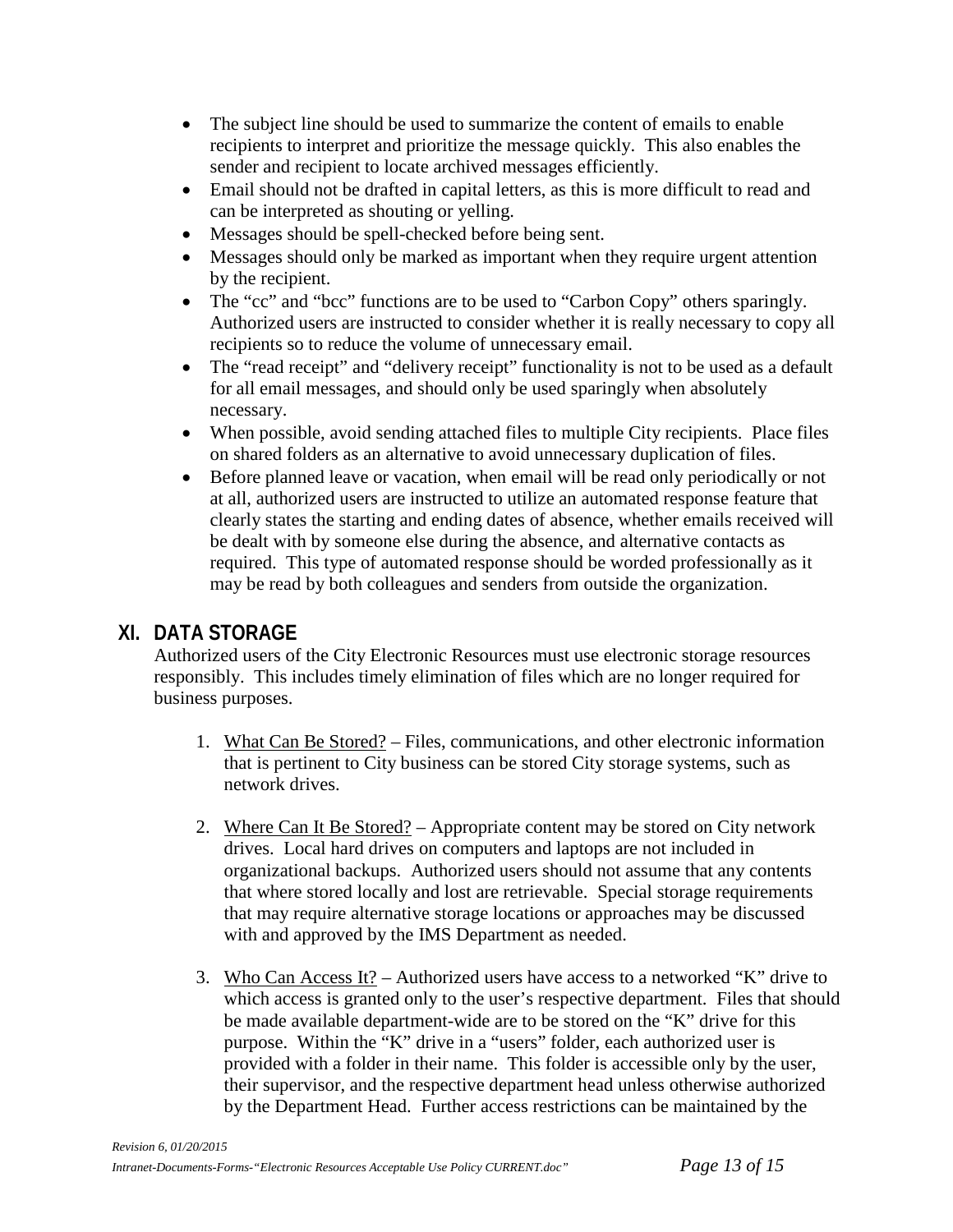IMS Department as necessary on the "K" and all other networked drives. The responsible Department Head and the IMS Department will retain full access to all network drive contents on an ongoing basis, and access may be granted to others with the direction of the Human Resources Director or the City Manager.

- 4. How Much Can Be Stored? Authorized users will be granted sufficient storage space to allow for adequate business functionality as deemed necessary by each user's respective supervisor or Department Head. Limits will be imposed to ensure efficient use of the costly storage solutions provided. When these limits have been reached, users are to:
	- Clean the space they have been granted to eliminate content which is not required for business purposes.
	- Identify stagnant data that may require ongoing retention but does not require instant access on an ongoing basis for possible alternative storage solutions that can be assisted by the IMS Department.
	- If the previous measures do not yield sufficient space for further business use, users are required to work with supervisors and their Department Head to request and justify an increase in the space limits as far in advance of the need as is reasonably possible. This will ensure that sufficiently sized network drive space solutions are adequately planned as part of the IMS Department budget and project assignment process.
- 5. What If Important Data Is Lost? The IMS Department conducts regular backups of servers and networked storage solutions. The availability of files for restoration is subject to time and backup media space. Authorized users are encouraged to notify the IMS Department as soon as possible after lost or deleted files are noticed to improve the chances of recovery.

## **XII. ENFORCEMENT OF THIS POLICY**

Failure to conform to this Policy or any provision of it, as the same may be amended from time to time in the sole discretion of the City, provides a basis for disciplinary action, which may include revocation of the privilege to use one or more of the Electronic Resources, and further disciplinary actions for unelected users up to and including termination of employment.

Any use of the Electronic Resources by any person who is not an authorized user is strictly prohibited. Any such unauthorized use will be referred to appropriate authorities for action and may be prosecuted.

Every authorized user has a duty to report all suspected and known violations of this Policy and problems with the Electronic Resources to his or her immediate supervisor or to the IMS Department on a timely basis so that prompt remedial action may be taken.